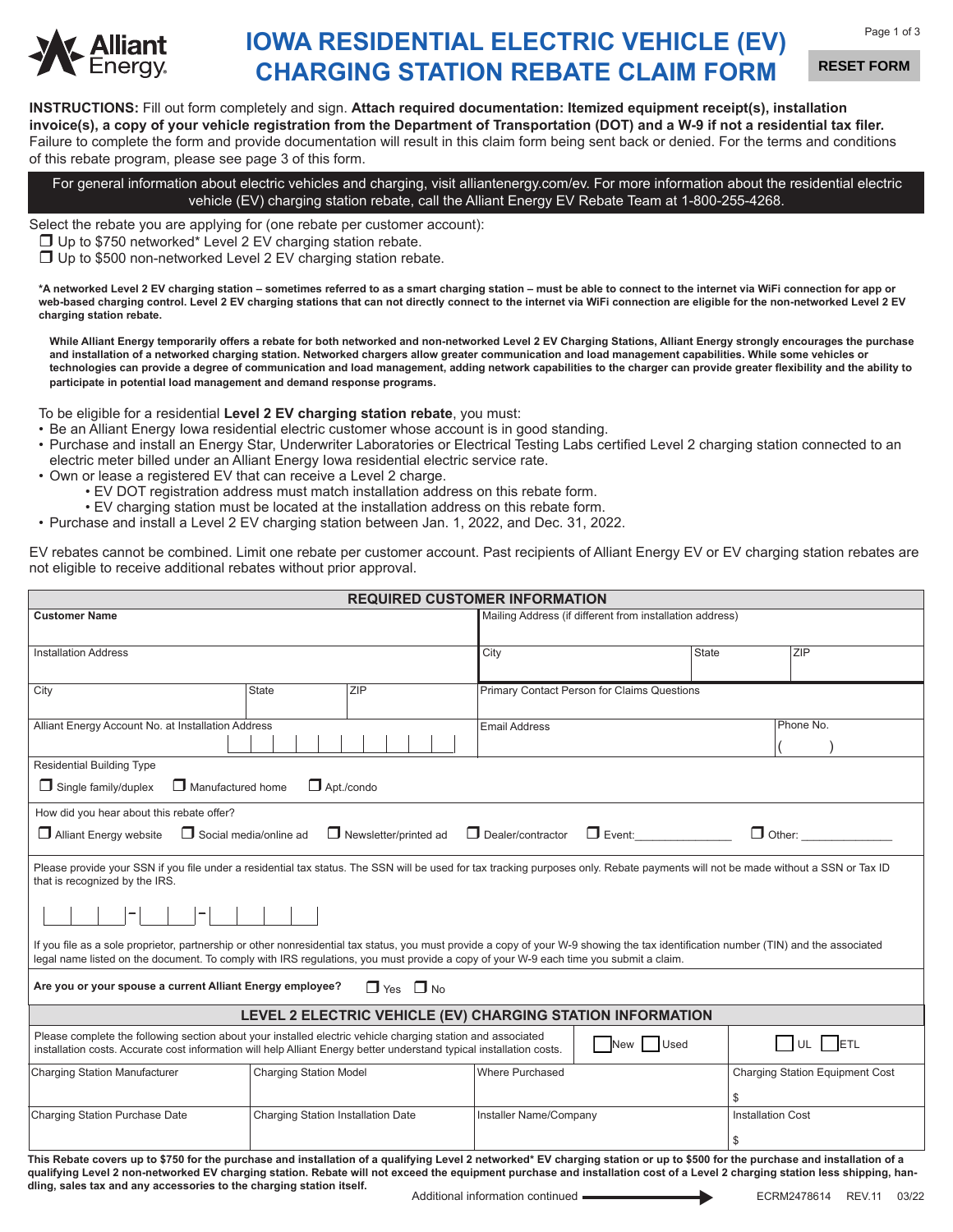## **VEHICLE INFORMATION**

|      | improve our services. It is required for the application to be processed. |                                              | Please take a moment to tell us about your EV(s). For the purpose of this rebate form, an EV can be a battery electric vehicle (BEV) or a plug-in hybrid electric vehicle (PHEV). At<br>least one of the vehicles at the residence must be able to accept a Level 2 electric vehicle charge. This information will help Alliant Energy understand the needs of EV drivers and |                                |
|------|---------------------------------------------------------------------------|----------------------------------------------|-------------------------------------------------------------------------------------------------------------------------------------------------------------------------------------------------------------------------------------------------------------------------------------------------------------------------------------------------------------------------------|--------------------------------|
|      |                                                                           | <b>REQUIRED ELECTRIC VEHICLE INFORMATION</b> | Please complete this section about the EV that will most frequently be charged using your Level 2 EV charging station.                                                                                                                                                                                                                                                        |                                |
| Make | Model                                                                     | Year                                         | Type of Purchase                                                                                                                                                                                                                                                                                                                                                              | When was the vehicle acquired? |
|      |                                                                           |                                              | Used<br><b>New</b>                                                                                                                                                                                                                                                                                                                                                            | Year<br>Month                  |
|      |                                                                           |                                              | $\Box$ Owned $\Box$ Owned                                                                                                                                                                                                                                                                                                                                                     |                                |

Please take a moment to tell us about your EV(s). For the purpose of this rebate form, an EV can be a battery electric vehicle (BEV) or a plug-in hybrid electric vehicle (PHEV). At

|                                                    |                                                                                      |                                                                                                                         | Please complete this section about the EV that will most frequently be charged using your Level 2 EV charging station. |                                   |  |  |
|----------------------------------------------------|--------------------------------------------------------------------------------------|-------------------------------------------------------------------------------------------------------------------------|------------------------------------------------------------------------------------------------------------------------|-----------------------------------|--|--|
| Make                                               | Model                                                                                | Year                                                                                                                    | <b>Type of Purchase</b>                                                                                                | When was the vehicle acquired?    |  |  |
|                                                    |                                                                                      |                                                                                                                         | <b>New</b><br>Used                                                                                                     | Year<br>Month                     |  |  |
| VIN (Vehicle Identification Number: 17 digit code) |                                                                                      |                                                                                                                         | $\Box$ Owned $\Box$ Owned                                                                                              | Type of Vehicle Purchased         |  |  |
|                                                    |                                                                                      |                                                                                                                         | $\Box$ Leased $\Box$ Leased                                                                                            | $\Box$ PHFV<br>$\Box$ BEV         |  |  |
| Do you consider this your<br>primary vehicle?      | What type of vehicle did this EV replace?                                            | $\Box$ None/new purchase $\Box$ Hybrid $\Box$ PHEV $\Box$ BEV $\Box$ Gas/diesel                                         | Make Replaced                                                                                                          | Model Replaced                    |  |  |
| $\Box$ Yes $\Box$ No                               |                                                                                      |                                                                                                                         |                                                                                                                        |                                   |  |  |
|                                                    |                                                                                      |                                                                                                                         |                                                                                                                        | Year of Vehicle Replaced          |  |  |
|                                                    |                                                                                      |                                                                                                                         |                                                                                                                        |                                   |  |  |
|                                                    |                                                                                      |                                                                                                                         |                                                                                                                        |                                   |  |  |
|                                                    | Do you use this vehicle to commute to work? $\Box$ Yes $\Box$ No                     |                                                                                                                         |                                                                                                                        |                                   |  |  |
|                                                    | If yes, how many miles is your average daily round trip commute? ________ miles      |                                                                                                                         |                                                                                                                        |                                   |  |  |
|                                                    |                                                                                      | Typical commute days: $\Box$ Mon $\Box$ Tues $\Box$ Wed $\Box$ Thurs $\Box$ Fri $\Box$ Sat $\Box$ Sun                   |                                                                                                                        |                                   |  |  |
|                                                    | Does your employer offer workplace charging? $\Box$ Yes $\Box$ No                    |                                                                                                                         |                                                                                                                        |                                   |  |  |
|                                                    |                                                                                      |                                                                                                                         |                                                                                                                        |                                   |  |  |
|                                                    |                                                                                      |                                                                                                                         |                                                                                                                        |                                   |  |  |
|                                                    |                                                                                      |                                                                                                                         | <b>State</b> State <b>State</b>                                                                                        | ZIP <b>Example 2008</b>           |  |  |
|                                                    |                                                                                      | If yes, do you charge while at work? $\Box$ Yes $\Box$ No If yes, do you pay for at-work charging? $\Box$ Yes $\Box$ No |                                                                                                                        |                                   |  |  |
|                                                    |                                                                                      | <b>PRIMARY EV CHARGING DETAILS</b>                                                                                      | Please fill in your typical charging information below for an average week. Follow the example provided below.         |                                   |  |  |
| When do you typically charge?<br>(example)         |                                                                                      | Weekdays (example)                                                                                                      |                                                                                                                        | Weekends (example)                |  |  |
| Home (example)                                     |                                                                                      | 7 p.m. - 1 a.m.                                                                                                         | As necessary                                                                                                           |                                   |  |  |
| Work (example)                                     | 8 a.m. - 2 p.m.                                                                      |                                                                                                                         | As necessary                                                                                                           |                                   |  |  |
| Other (example)                                    | Level 2 public stations at local grocery store and DC fast charger along interstate. |                                                                                                                         |                                                                                                                        |                                   |  |  |
| When do you typically charge?<br>Weekdays          |                                                                                      |                                                                                                                         | Weekends                                                                                                               |                                   |  |  |
| Home                                               |                                                                                      |                                                                                                                         |                                                                                                                        |                                   |  |  |
| <b>Work</b>                                        |                                                                                      |                                                                                                                         |                                                                                                                        |                                   |  |  |
| Other                                              |                                                                                      |                                                                                                                         |                                                                                                                        |                                   |  |  |
|                                                    |                                                                                      | <b>Additional Vehicle Ownership Information</b><br>Please fill out this section if you own more than one vehicle.       |                                                                                                                        |                                   |  |  |
| Vehicle No.                                        | Make                                                                                 | Model                                                                                                                   | Year                                                                                                                   | Average No. Miles Driven Per Year |  |  |
| 2                                                  |                                                                                      |                                                                                                                         |                                                                                                                        |                                   |  |  |
| 3                                                  |                                                                                      |                                                                                                                         |                                                                                                                        |                                   |  |  |
| 4                                                  |                                                                                      |                                                                                                                         |                                                                                                                        |                                   |  |  |
| 5                                                  |                                                                                      |                                                                                                                         |                                                                                                                        |                                   |  |  |
|                                                    |                                                                                      |                                                                                                                         |                                                                                                                        |                                   |  |  |